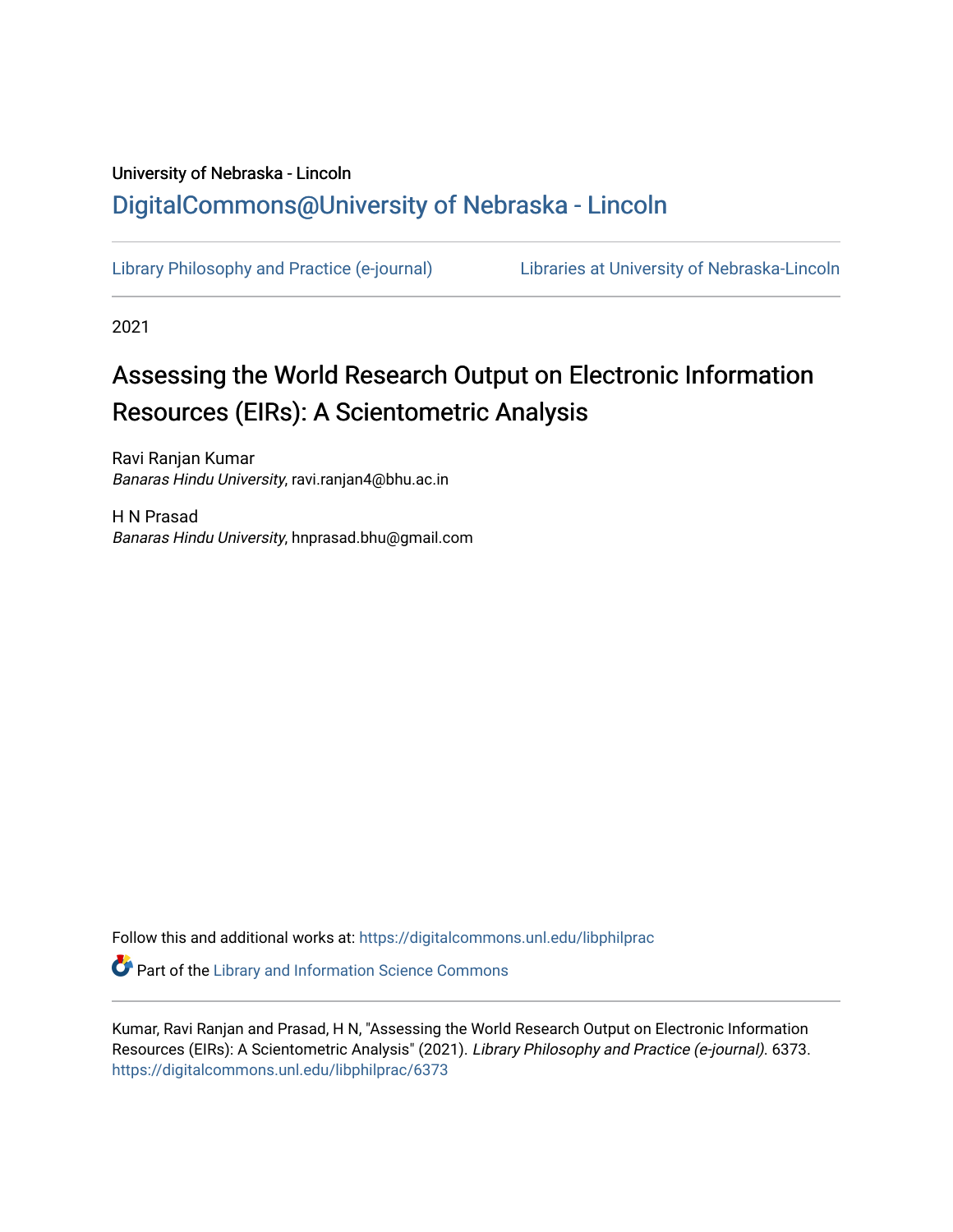## **Assessing the World Research Output on Electronic Information Resources (EIRs): A Scientometric Analysis**

Ravi Ranjan Kumar (Research Scholar) Department of Library & Information Science Banaras Hindu University, Varanasi Email: [ravibhu19@gmail.com](mailto:ravibhu19@gmail.com) Prof. (Dr.) H. N. Prasad Department of Library & Information Science Banaras Hindu University, Varanasi Email: [hnprasad.bhu@gmail.com](mailto:hnprasad.bhu@gmail.com)

#### **Abstract**

The present study depicts the growth of literature on electronic resources. In this regard, 2274 publications were collected from the Web of Science database from 1989 to 2018. The study attempts to measure year-wise and five-year block-wise distribution of publications using relative growth rate and doubling time, collaborative index, collaborative co-efficiency, and degree of collaboration. The highest number of publications, i.e., 472, was published in the 6<sup>th</sup> block 2014-2018. The sole authorproduced 56.42% (1283) of the total publications, and double authors posted 19.48% (443). Authors from the USA have contributed the maximum number of publications compared to the other countries, and India stood 16th ranking in terms of productivity in this study period. The most prolific author authors Barker P, Korat O, and Tenopir C, contributed the highest 12 (0.53%) publications in e-resources literature, followed by Huang YM with 11 (0.48%) publications. Collaboration Index ranges from 1.53 (first block) to 2.72 (sixth block) with an average of 1.95 per joint authored paper, which implies the research team falls between 1 and 2 in the e-resources literature. Pennsylvania Commonwealth System of Higher Education PCSHE is a positively contributed institution with 40 publications, followed by the University of London (UK) with 33 publications.

*Keywords*: E-resources, Research Output, RGR, Doubling time, Collaborative Index, Degree of Collaboration, and Relative Citation Impact.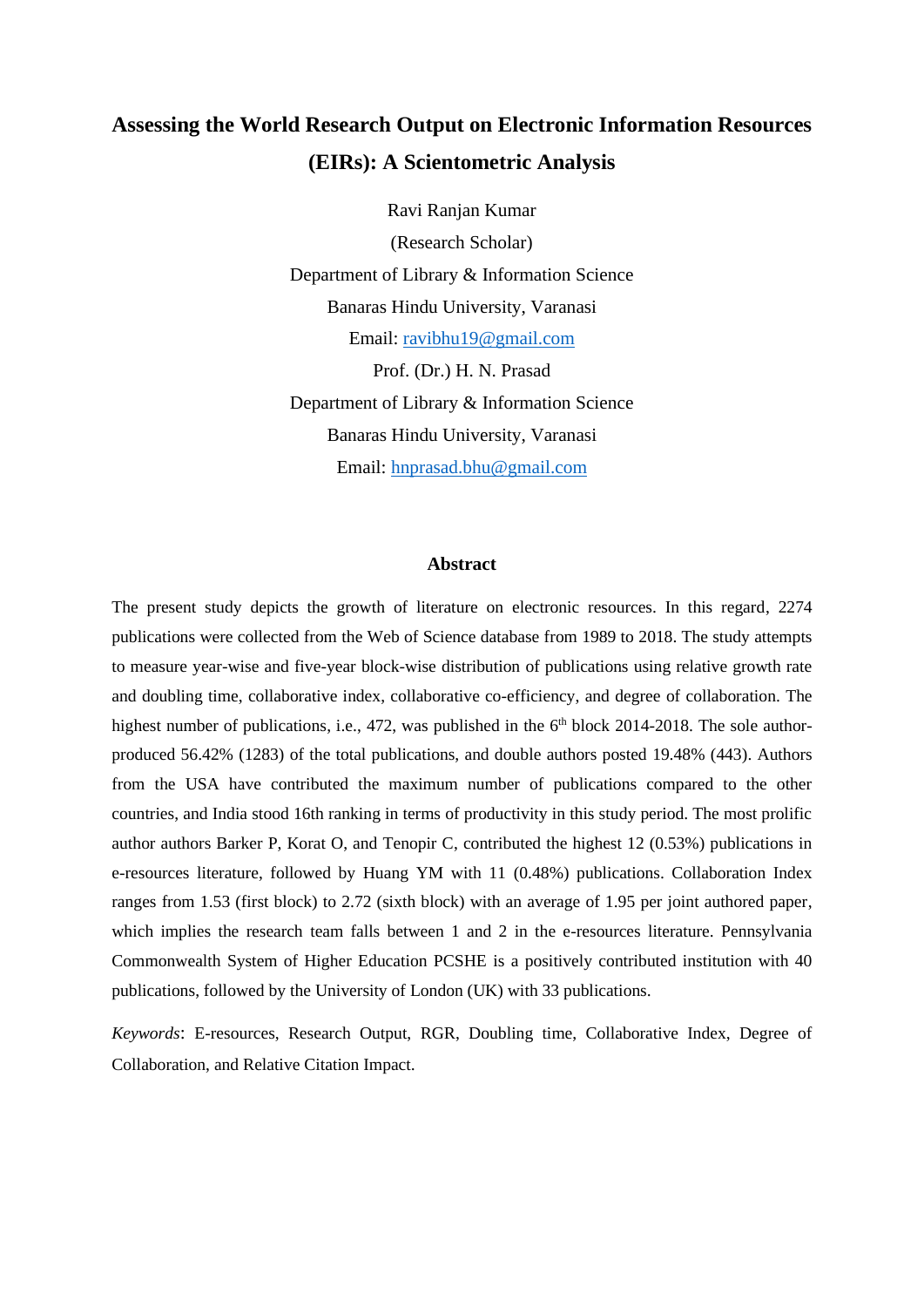## **1. INTRODUCTION**

Significant developments in correspondence innovations formed the 20th century. The rise and utilization of information technology is the century's most huge improvement influencing scholarly communication. The utilization of PCs to information processing has carried a few products and services to the scenes. Consequently, the academic community has undergone tremendous changes during these years, assuming new dimensions influenced by technologydriven applications. Libraries have seen an extraordinary transformation in their assortment advancement and their service structures in recent years. Accordingly, Libraries utilize innovation to improve scholarly information management to strengthen and speed access to academic publications. Over the last several years, a significant transformation has been noticed in collection development policies and practices.

The digitization of information in paper media has acquired a new concept altogether in human life, which has marked the beginning of the "information era." An electronic resource is characterized as a resource that requires computer access or any electronic item that conveys an assortment of information, be it alluding to full content bases, electronic diaries, picture assortments, other mixed media items, and mathematical, graphical, or time-based, as a commercially available title that has been published with an aim to being marketed. These may be delivered on CD ROM, on tape, via the Internet, and so on. These are more useful due to inherent capabilities for manipulation and searching; providing information access is cheaper than acquiring information resources, savings in storage and maintenance, etc. Sometimes, the electronic form is the only alternative. The developments in scientific publishing and publishers' pricing policies posed new challenges and opportunities for academic libraries to purchase and manage the serials within their restricted budget.

In the early period, sages and researchers bestowed instruction orally; they were expected to introduce themselves before teaching themselves. Talks and talks of the sage were are the principal wellspring of instruction in the social orders. After the introduction of alphabets writing developed on Palm leaves and barks of trees, and many ancient scholars used to write their thoughts or ideas. Writing on leaves and barks was very difficult, and scholars faced many problems to bring their thoughts or ideas on the sphere.

After Gutenberg's creation of printing supplanted the oral education process of the ancients, So, too, has Charles Babbage's invention of computers replaced paper with the paper-less world. The communication mode has changed from the oral to the written to the printed and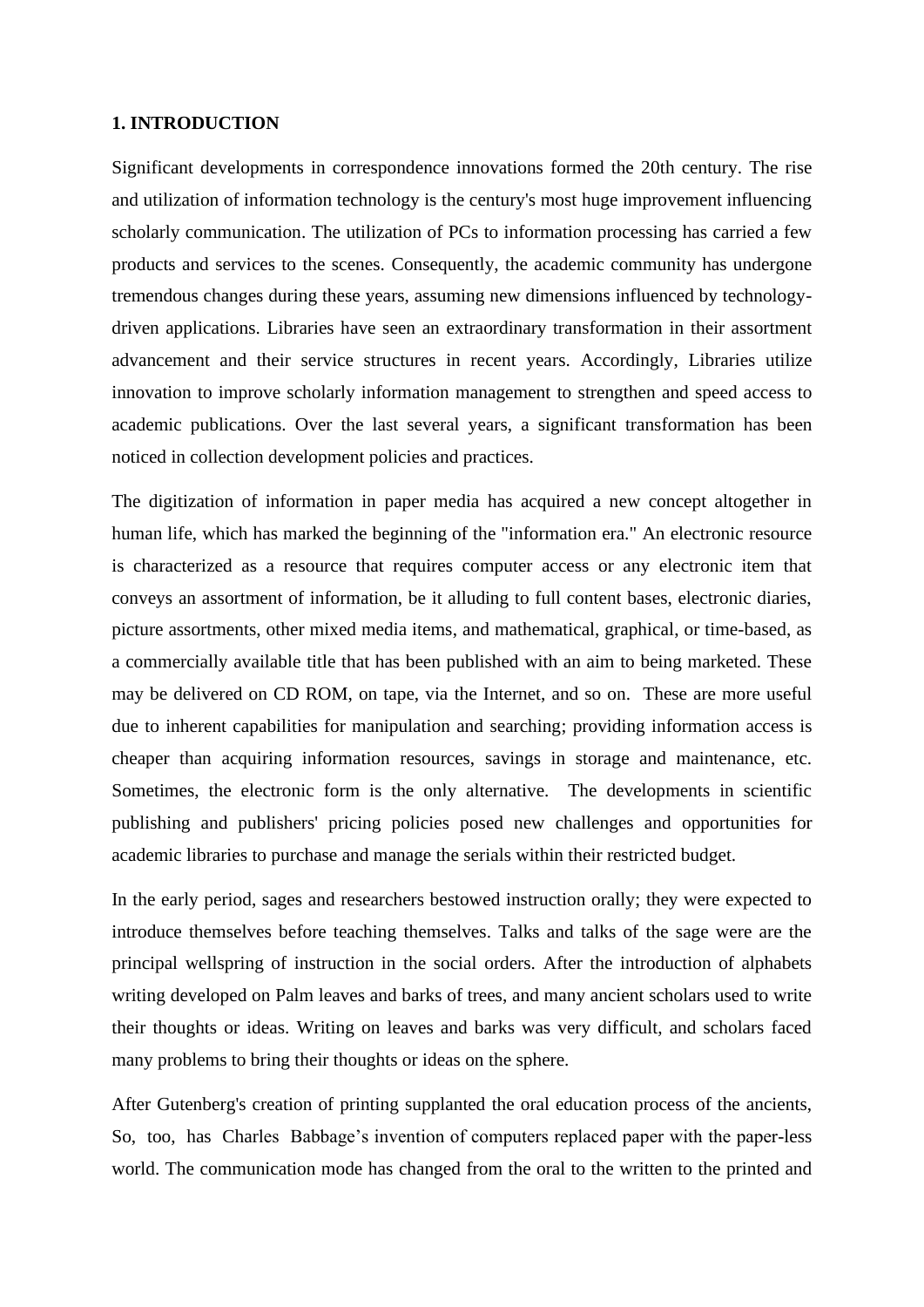now to the electronic. The Internet has completely changed the way of storing, processing, and retrieving information; it has also affected teaching and learning. The increasing popularity of electronic resources among the user community has led the research in the field. Since the emergence of this new form of information resources, many scholars, academicians, and institutions have tried to define e-resources in their own words. Lee and Boyle (2004) defined e-resources as "any cohesive publication in digital form that is being marketed" or any electronic product that delivers a collection of data, be it numerical, graphical, text, or time based, as a commercially available resource" and includes "full-text databases, electronic journals, image collection, multimedia products, collection of numerical data". Electronic resources are resources in which information is stored electronically and which are accessible through electronic systems and networks (Harisadan & Khan, 2009). According to the International Federation of Library and Information Institution (IFLA, 2012), "electronic resources refer to those materials that require computer access, whether, through a personal computer, mainframe, or handheld mobile device, they may either be accessed remotely via the Internet or locally. Some of the most frequently encountered types of e-resources are E-journals, E-books, Full-text databases, Indexing and Abstracting databases, Reference databases, Numerical and Statistical databases, E-image, E-audio/visual resources". Today electronic assets are essential assets of educational foundations, R&D establishments, and other learning organizations.

Today electronic resources are indispensable resources of academic institutions, R&D institutions, and other learning institutions. Tripathi and Kumar (2014) claimed that the gaining popularity of web-based intellectual resources in other sectors has also making eresources popular in academic libraries gradually. The clients' inclination towards e-resources has because they need to get to help from the own places, get to resources whenever, they need to simple access of sources, and so forth.

etc.

## **2. Background of the study**

Several empirical and survey-based studies have been done on the e-resources. The previous research focused on user's perceptions towards e-resources, awareness, and use of eresources, use statistics, and management of e-resources in academic and research libraries. The different forms of e-resources and their benefits over the print resources are also discussed in published articles. The infrastructure facilities and problems felt during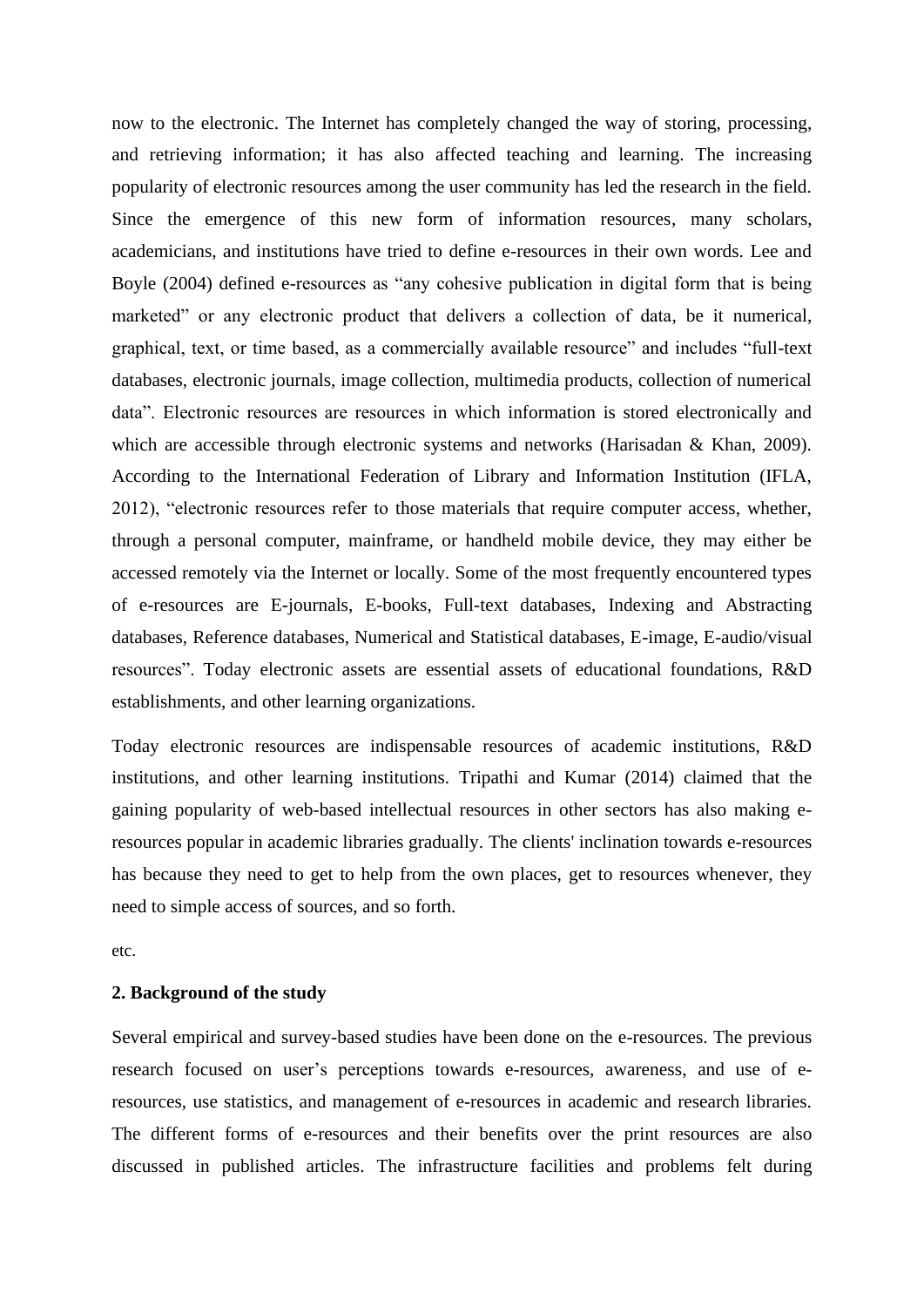accessing e-resources are highlighted. The licensing policy and subscription charge of eresources are major areas in the past research. However, the present study is carried out with the aims of scientometrics analysis of e-resources. Scientometrics study is the quantitative aspect of scientific activities. It involves the analysis of scientific activities, scientific publications by using various tools techniques, such as the growth of literature, the format of publications, authorship pattern, most contributed authors, and intuitions in the subject area. Algu and Thanuskodi (2019) explored the research output on digital literacy from the period of 1992 to 2011. The data regarding "digital literacy" extracted from the Web of Science database and the Histcite software also used by them for analyzing the retrieved data. Naushad Ali et al. (2018) analyzed the research paper on "Knowledge Sharing" using the Science Citation Index Expanded (SCI-Expended) and Social Science Citation Index (SSCI). This study revealed that the publication tends of knowledge sharing were increasing annually from 1990 to 2016. The two leading journals on the topic were "Journal of Knowledge Management" and "Knowledge Management Research and practice". Ahmad et al. (2017) attempted to reveal the literature on "digital library" in the field of library and information science from 2002 to 2015. A total of 4206 documents were accounted for "digital library, digital libraries, electronic library, and virtual library" in the Web of Science database. The article found that 2016 was the most productive year; in terms of the citation received the year 2002 and 2003 were the least cited years. The total citations of digital library documents were 19,872 and the average citations per publication were 4.72 noticed. Gupta et al. (2016) examined world rabies research output through the Scopus database. The study found that the publications of rabies research were increased by 5.87 percent per annum. Most of the publications on rabies research appeared in the form of articles (63.42℅) followed by review papers (16.99℅), conference papers (4.31℅), notes (2.60℅), etc. Ram (2011) accessed the research output on "Artemisia" using the PubMed database. Artemisia is an herb used for the treatment of Malaria globally. The study revealed that the majority of papers have been published in the English language (89.22%) whereas the secondhighest number of papers were published in the Chinese language (7.95%).

## **3. OBJECTIVE OF THE STUDY**

- **1.** To gauge five years block-wise growth of e-resources literature during 1989-2018;
- **2.** To measure the Relative Growth Rate and Doubling time of e-resources literature and depict the five years block-wise citation impact of e-resources literature;
- **3.** To identify the authorship trend of e-resources literature;
- **4.** To find the publication culture of e-resources and their citation impact;
- **5.** To find out the language-wise distribution of e-resources literature;
- **6.** To identify the top 10 most productive countries and journals which lead e-resources research;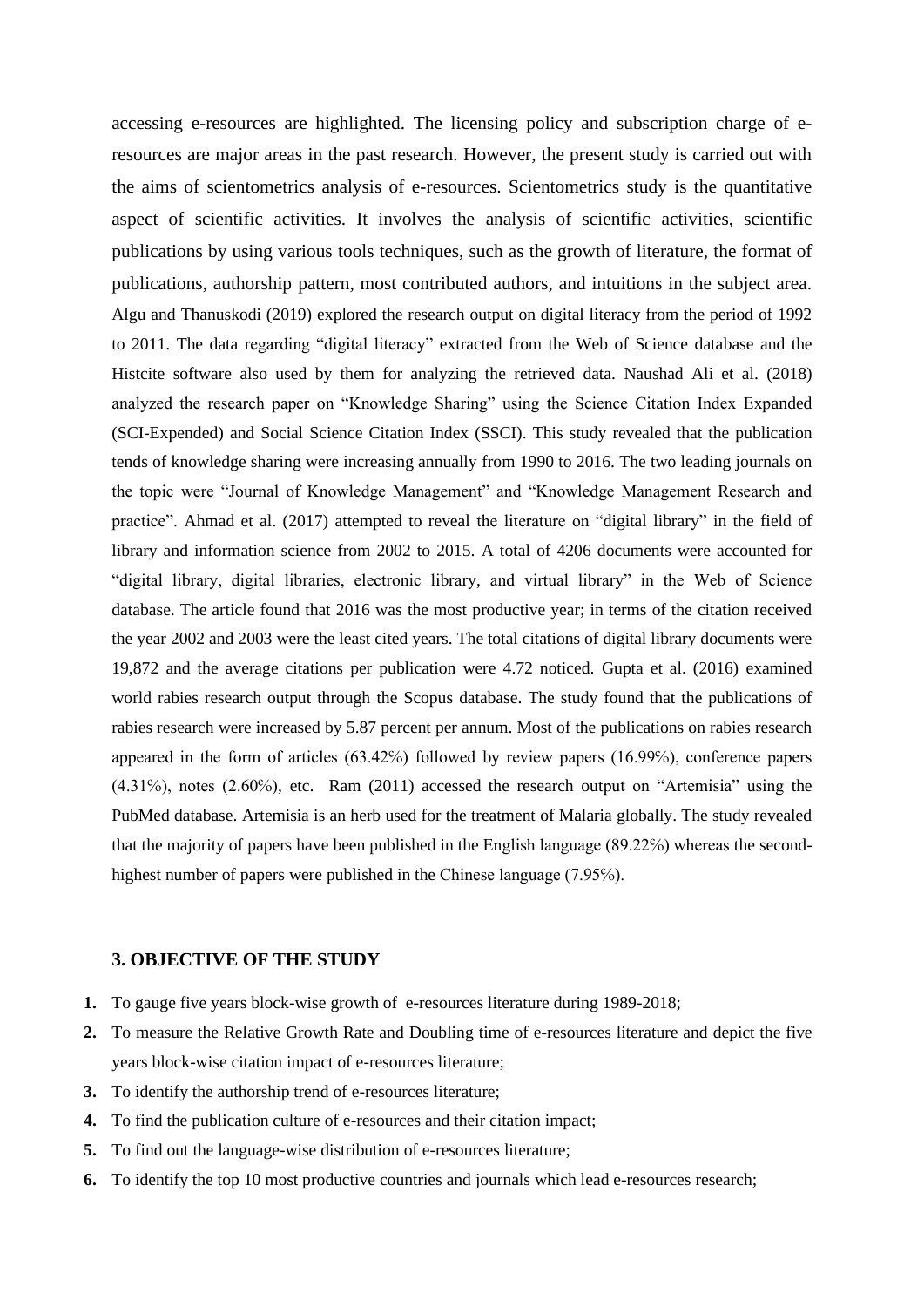**7.** To determine the top 10 most productive authors and institutions on the topic.

## **4. METHODS AND STATISTICAL TOOLS**

The primary data on e-resources were extracted from the Web of Science (WoS) Core Collection from March to April 2019. All search string which is related to electronic resources in the basic search of WoS was used. The search strategy employed for the present data was as follows: Title= "electronic resource\*," "e-resource\*, "electronic journal\*", "e-journal\*", "electronic book\*", "e-book\*", "electronic information resource\*", "e- information resource\*; Publication Year= 1989-2019; Document Type= All. In Web of Science 'star' (\*) string is used for accessing a plural form of a search term. After applying all tools and techniques there were 2274 records found on electronic resources in different types of documents. These records were saved and imported into MS Excel 2007 to organize, analyze and generate the tables and graphs for the final study.

### *4.1 Statistical methods*

#### Collaborative Index (CI)

Collaborative index (CI) presents the mean number of authors per joint paper. Lawani introduced the collaborative index in 1980. In this index, single-authored papers are omitted which is equal to one always. The mean number of authors per joint authored paper CI value Zero-weight to single-authored paper. Which is calculated using the following formula?

$$
CI = \frac{\sum_{j=1}^{A} jf_j}{N}
$$

Where f<sub>i</sub> is the number of J authored papers published in the discipline during a certain period N is the total number of research papers published in the discipline during a certain period of time

Collaborative Coefficient (CC)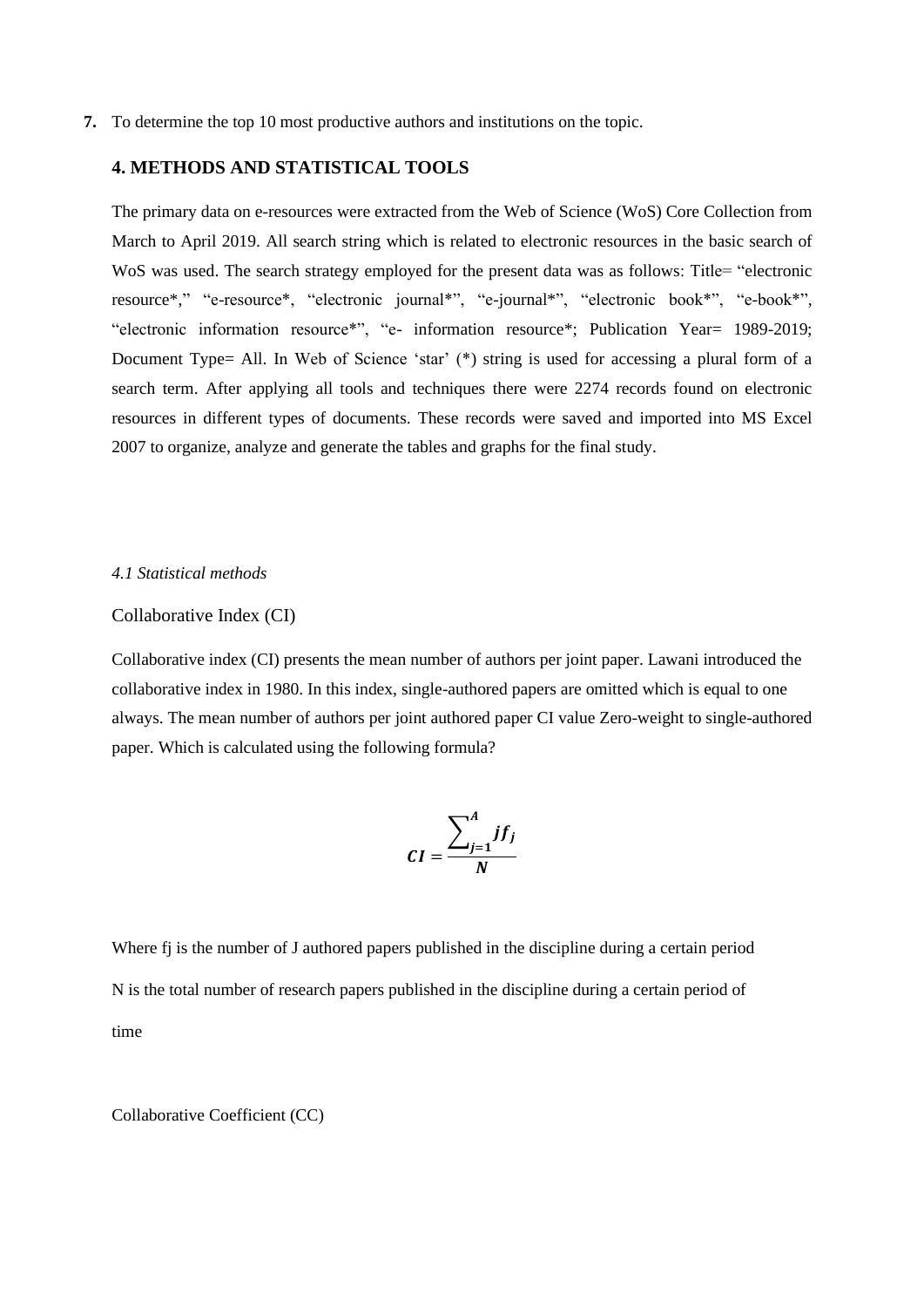Ajiferuke(1988) suggested the notion of Collaborative coefficient (CC) and was used by Karki and Garg(1997) to measure the extent and strength of collaboration among the researchers in India in the Bibliometric discipline. It can be expressed mathematically as:

$$
\mathsf{CC} = 1 - \frac{\sum_{j=1}^{k} \left(\frac{1}{j}\right) f_j}{N}
$$

Where, fj is the number of J authored papers published in the discipline during a certain period N is the total number of research papers published in the discipline during a certain period of time and k is the greatest number of authors per paper in a discipline.

According to Ajiferuke, CC tends to zero as single-authored papers dominate and to 1-1/j as j-authored papers dominate. This implies that the higher value of CC, the higher probability of multi or mega-authored papers.

## Relative Citation Index (RCI)

RCI is used to measure the influence and visibility of a nation's research from a global perspective. Relative citation impact can be defined as the average citations of a country's papers in the field divided by the world average in the corresponding field during the same period. The formula to calculate RCI suggested by Yi, Qi and Wu are:

$$
RCI = (c_{ij}/p_{ij})/(w_{cj}/w_{pj})
$$

 $RCI =1$  denotes that any country's citation rate is equal to world citation rate;  $RCI < 1$  indicates that a country's citation rate is less than the world citation rate and also implies that the research efforts are higher than its impact; and RCI>1indicates that the rate of citation of a country is higher than the world's citation rate and also implies high-impact research of that country.

## **5. ANALYSIS AND INTERPRETATIONS**

## *5.1 YEAR-WISE GROWTH OF E-RESOURCES*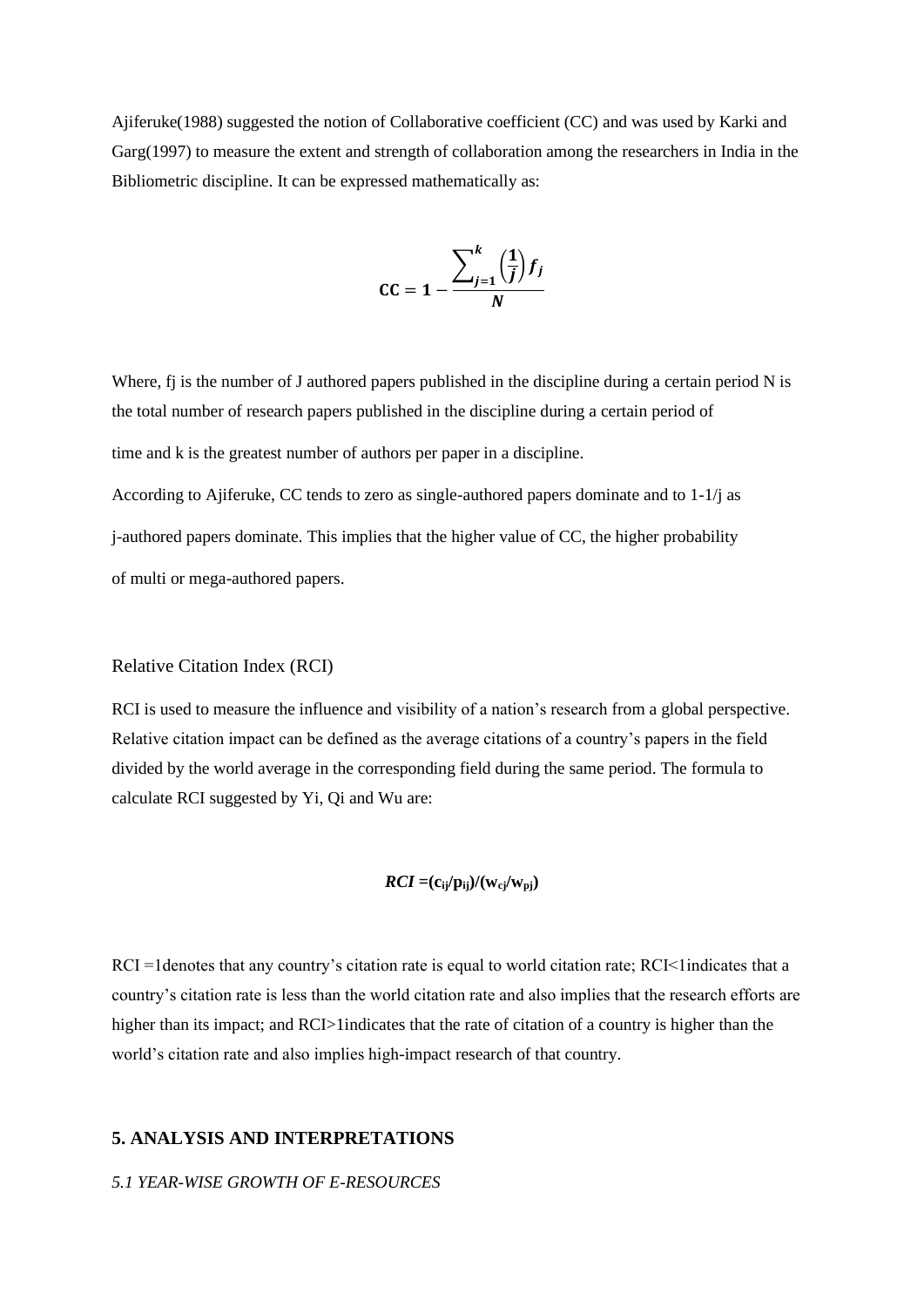Table 1 presents that the publication of 30 years was divided into six blocks of five years. It was seen that the growth of literature was very low (3.91%) in the first block and high (20.76%) in the sixth block. After the first block, there was constant growth of literature was observed.

| Table 1. Year-wise growth of publications |            |       |      |              |                     |  |  |  |
|-------------------------------------------|------------|-------|------|--------------|---------------------|--|--|--|
| <b>BLOCK</b>                              | <b>TNP</b> | TNP%  | CUM. | <b>CUM.%</b> | <b>Annual Graph</b> |  |  |  |
| 1989-1993 (1st Block)                     | 89         | 3.91  | 89   | 3.91         |                     |  |  |  |
| 1994-1998 (2nd Block)                     | 345        | 15.17 | 434  | 19.09        |                     |  |  |  |
| 1999-2003 (3rd Block)                     | 467        | 20.54 | 901  | 39.62        |                     |  |  |  |
| 2004-2008 (4th Block)                     | 436        | 19.17 | 1337 | 58.80        |                     |  |  |  |
| 2009-2013 (5th Block)                     | 465        | 20.45 | 1802 | 79.24        |                     |  |  |  |
| 2014-2018 (6th Block)                     | 472        | 20.76 | 2274 | 100.00       |                     |  |  |  |
| TOTAL                                     | 2274       | 100   |      |              |                     |  |  |  |

It was observed from the annual graph of table 1 that 1993 was the highest productive year in block 1 with 30 (1.32%) publications, 1996 was the most prolific years in block 2 with 82 (3.61%) publications, 2000 was the most prolific years in block 3 with 113 (4.97%) publications, 2005 in block 4 with 93 (4.09%) publications, 2013 was the most prolific year in block 5 with 110 (4.84%) publications and 2014 was a most productive year with 116 (5.10%) publications. Finally is found that highest 5.10% (116) publications were published in 2014 and lowest 0.13% (3) publication was published in 1989.

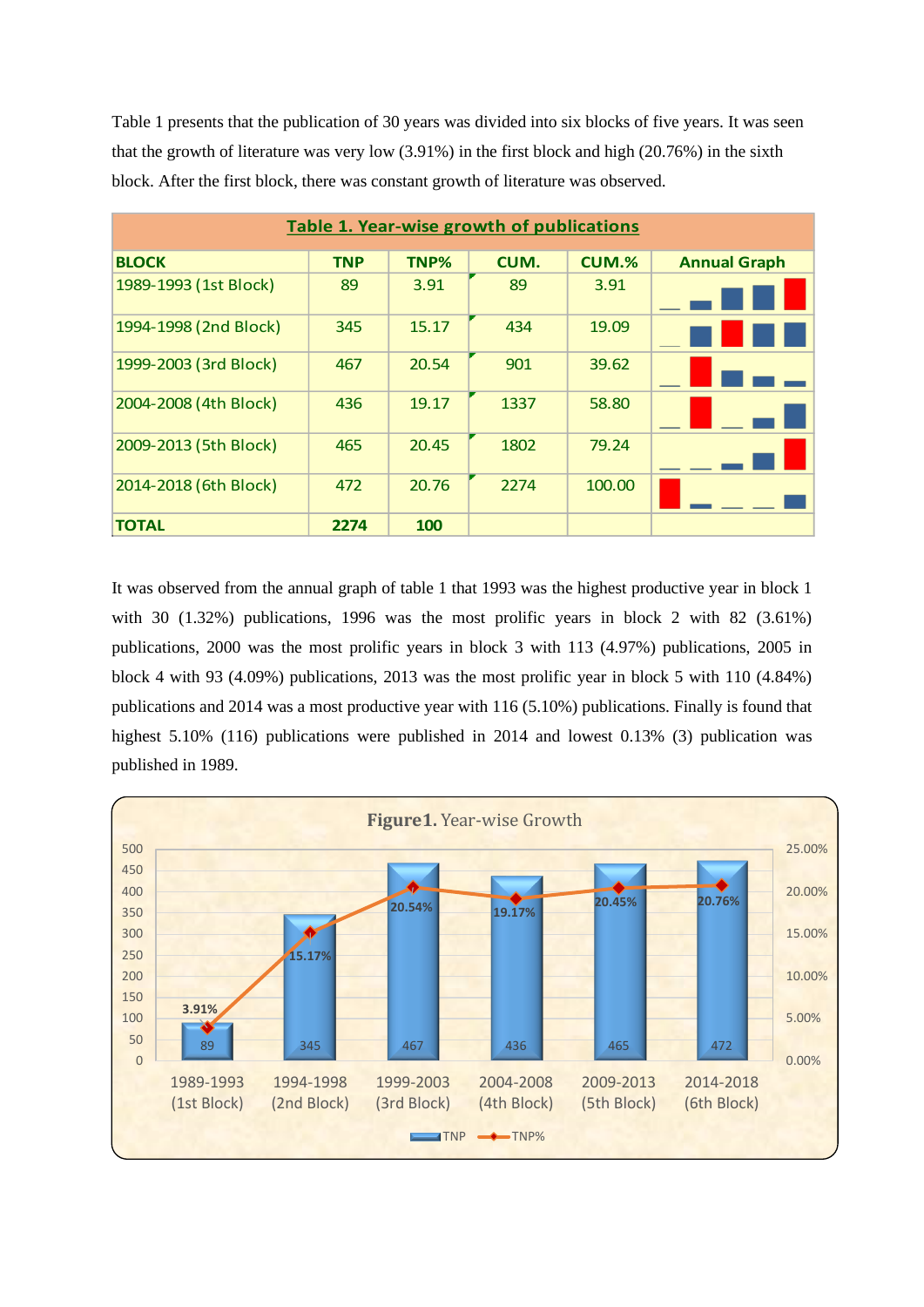### *5.2 RELATIVE GROWTH RATE AND DOUBLING TIME*

#### Relative growth rate (RGR)

The Relative Growth Rate (RGR) is the increase in the number of articles/pages per unit of time. This definition is derived from the definition of relative growth rates in the study of growth analysis of individual plants and effectively applied in the field of botany, which in turn, had its origin from the study of the rate of interest in the financial investment. The mean Relative Growth Rate (R) over the specific period of an interval can be calculated from the following equation-

$$
1 - 2^R = log_e W_2 - log_e W_1 / T_2 - T_1
$$

Where,

 $1-2^R$  = mean relative growth rate over the specific period of the interval;

 $log_e W_1 = log of the initial number of articles;$ 

 $log_e W_2 = log of the final number of articles after a specific period of the interval;$ 

 $T_2 - T_1$  the unit difference between the initial time and the final time.

#### Doubling time (Dt.)

There exists a direct equivalence between the relative growth rate and the doubling time. If the number of articles or pages of a subject doubles during a given period then the difference between the logarithms of numbers at the beginning and end of this period must be the logarithm of the number 2. If a natural logarithm is used this difference has a value of 0.693. Thus the corresponding doubling time for each specific period of interval and both articles and pages can be calculated by the formula.

Doubling time  $DT = 0.693/R$ 

Therefore, doubling time for articles DT (a) =  $0.693/1-2^R$  (aa<sup>-1</sup>year<sup>-1</sup>)

The RGR was calculated for the publications against six blocks of five years blocks. The Doubling Time (Dt) against each five years blocks of the study was also determined. The values of RGR and Dt for publications are represented in Table 2.

| <b>Table 2. Relative Growth Rate and Doubling time</b> |            |                   |    |      |            |  |  |  |
|--------------------------------------------------------|------------|-------------------|----|------|------------|--|--|--|
| <b>BLOCK</b>                                           | <b>TNP</b> | <b>CUMULATIVE</b> | W1 | W2   | <b>RGR</b> |  |  |  |
| 1989-1993                                              | 89         | 89                |    | 4.49 | --         |  |  |  |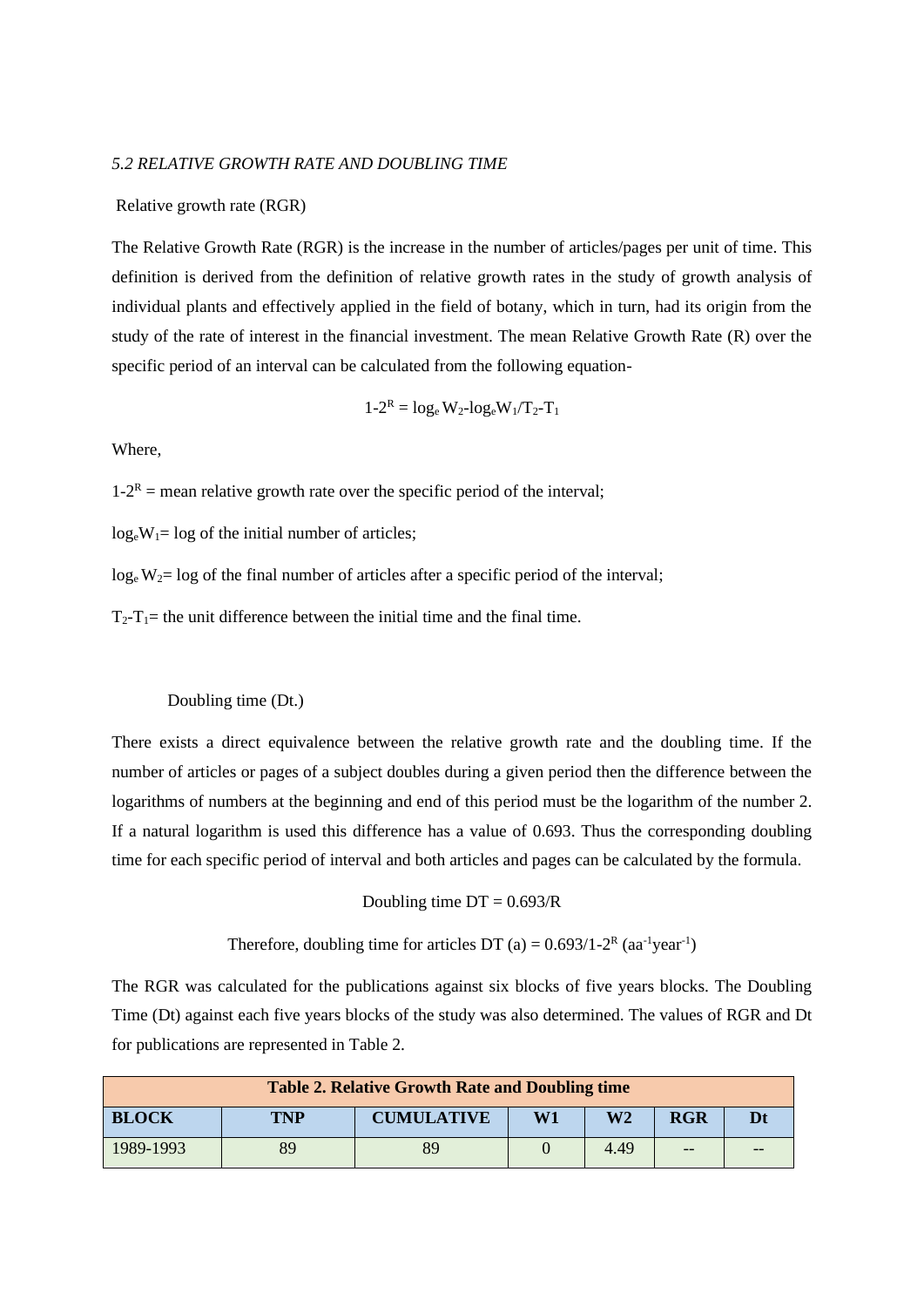| (1st Block)  |      |      |      |      |         |         |
|--------------|------|------|------|------|---------|---------|
| 1994-1998    | 345  | 434  | 4.49 | 6.07 | 1.58    | 0.44    |
| (2nd Block)  |      |      |      |      |         |         |
| 1999-2003    | 467  | 901  | 6.07 | 6.80 | 0.73    | 0.95    |
| (3rd Block)  |      |      |      |      |         |         |
| 2004-2008    | 436  | 1337 | 6.80 | 7.20 | 0.39    | 1.76    |
| (4th Block)  |      |      |      |      |         |         |
| 2009-2013    | 465  | 1802 | 7.20 | 7.50 | 0.30    | 2.32    |
| (5th Block)  |      |      |      |      |         |         |
| 2014-2018    | 472  | 2274 | 7.50 | 7.73 | 0.23    | 2.98    |
| (6th Block)  |      |      |      |      |         |         |
| <b>Total</b> | 2274 |      |      |      | $0.65*$ | $1.69*$ |

Figure 2 shows that RGR was decreasing consistently. It is confined to the fact that the literature's growth is not in exponential ratio and the arithmetic ratio in the explosion on the e-resources literature was not taken place during the study period. While doubling time (DT) has increased when calculated year wise. The Doubling Time increases from 0.44 in the first block to 2.98 in the sixth block. However, the doubling time is increasing and showing an exponential growth rate.



## *5.3 BLOCK-WISE CITATION IMPACT OF E-RESOURCES*

Table 3 presents the citation impact of e-resources literature. 14566 total citations received by 2274 publications with 6.41 Citations per paper. In the first block, 89 publications achieved 2.08% (303) of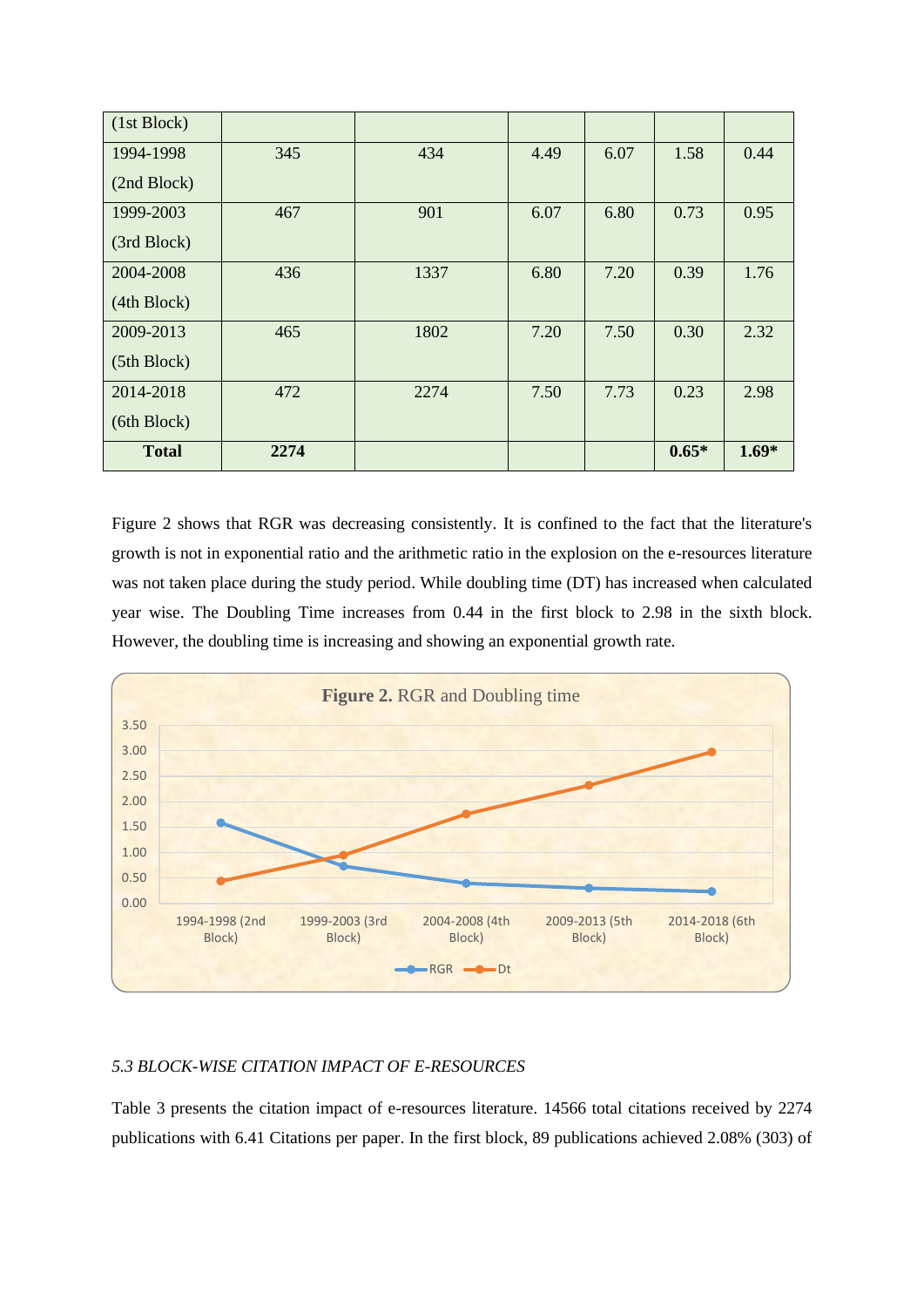| Table 3. Year-wise growth of publications |            |        |                 |           |            |            |  |  |  |
|-------------------------------------------|------------|--------|-----------------|-----------|------------|------------|--|--|--|
| <b>BLOCK</b>                              | <b>TNP</b> | TNP%   | <b>Citation</b> | Citation% | <b>CPP</b> | <b>RCI</b> |  |  |  |
| 1989-1993                                 | 89         | 3.91   | 303             | 2.08      | 3.40       | 0.53       |  |  |  |
| (1st Block)                               |            |        |                 |           |            |            |  |  |  |
| 1994-1998                                 | 345        | 15.17  | 1346            | 9.24      | 3.90       | 0.61       |  |  |  |
| (2nd Block)                               |            |        |                 |           |            |            |  |  |  |
| 1999-2003                                 | 467        | 20.54  | 3605            | 24.75     | 7.72       | 1.20       |  |  |  |
| (3rd Block)                               |            |        |                 |           |            |            |  |  |  |
| 2004-2008                                 | 436        | 19.17  | 3797            | 26.07     | 8.71       | 1.36       |  |  |  |
| (4th Block)                               |            |        |                 |           |            |            |  |  |  |
| 2009-2013                                 | 465        | 20.45  | 4108            | 28.20     | 8.83       | 1.38       |  |  |  |
| (5th Block)                               |            |        |                 |           |            |            |  |  |  |
| 2014-2018                                 | 472        | 20.76  | 1407            | 9.66      | 2.98       | 0.47       |  |  |  |
| (6th Block)                               |            |        |                 |           |            |            |  |  |  |
| Total                                     | 2274       | 100.00 | 14566           | 100.00    | 6.41       | 1.00       |  |  |  |

total citations, the second block achieved 9.24% (1346), and third block 24.75% (3605), fourth block 26.07% (3797), fifth block 28.20% (4108) and 9.66% (1407) citations were received in the last block.

The highest 8.83 citations per paper (CPP) was in the  $5<sup>th</sup>$  block followed by 8.71 CPP in the  $4<sup>th</sup>$  block, 7.72 CPP in the 3 rd block, 3.90 CPP in the 2 nd block, 3.40 CPP in 1st block and lowest CPP was in the last block.

Figure 3 presents that the RCI value of the  $3<sup>rd</sup>$  block,  $4<sup>th</sup>$  block, and  $5<sup>th</sup>$  block was more than the average value that indicates that more effective papers were published and accepted by scholarly societies during these periods.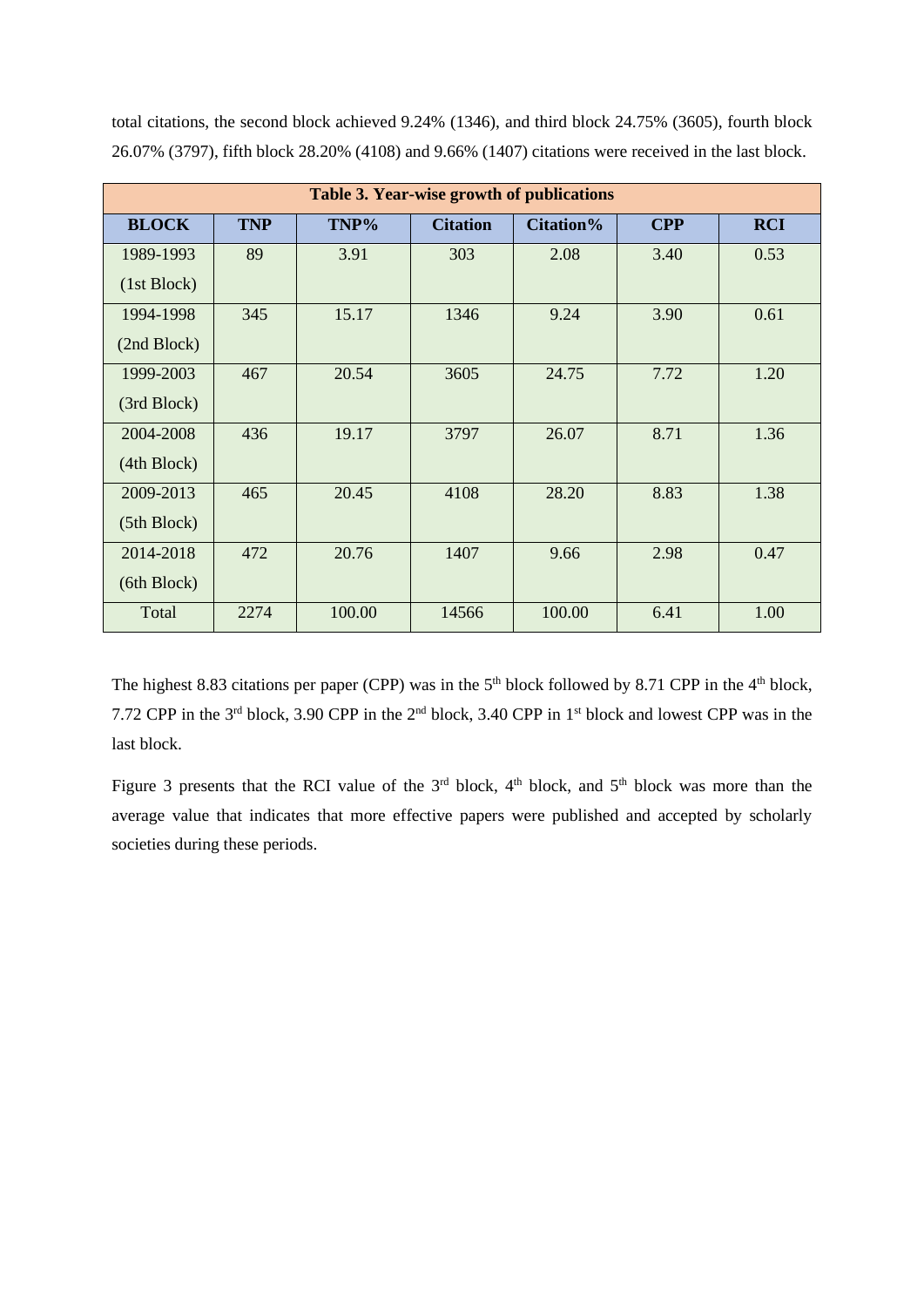

## *5.4 AUTHORSHIP MEASURES*

Table 4 and figure 4 show that the highest 56.42% (1283) of total e-resource literature was published by the sole author followed by 19.48% (443) literature published by two authors, 13.37% (304) were mega-authored literature and 10.73% were multi-authored literature. Figure 4 indicates that the single authorship trend of e-resources literature was dominated over double, multi, and mega-authored trends.

|              | <b>Table 4. Authorship trend</b> |                |          |                |            |            |      |           |      |  |
|--------------|----------------------------------|----------------|----------|----------------|------------|------------|------|-----------|------|--|
| <b>Block</b> | Single-                          | Double-        | Multi-   | Mega-          | <b>TNP</b> | <b>TNA</b> | CI   | <b>DC</b> | CC   |  |
|              | authored                         | authored       | authored | authored       |            |            |      |           |      |  |
| 1989-1993    | 70                               | $\overline{7}$ | 8        | $\overline{4}$ | 89         | 136        | 1.53 | 0.21      | 0.14 |  |
| (1st Block)  |                                  |                |          |                |            |            |      |           |      |  |
| 1994-1998    | 256                              | 55             | 17       | 17             | 345        | 519        | 1.50 | 0.26      | 0.15 |  |
| (2nd)        |                                  |                |          |                |            |            |      |           |      |  |
| Block)       |                                  |                |          |                |            |            |      |           |      |  |
| 1999-2003    | 334                              | 69             | 30       | 34             | 467        | 762        | 1.63 | 0.28      | 0.17 |  |
| (3rd Block)  |                                  |                |          |                |            |            |      |           |      |  |
| 2004-2008    | 255                              | 99             | 37       | 45             | 436        | 826        | 1.89 | 0.42      | 0.25 |  |
| (4th Block)  |                                  |                |          |                |            |            |      |           |      |  |
| 2009-2013    | 209                              | 92             | 73       | 91             | 465        | 1140       | 2.45 | 0.55      | 0.36 |  |
| (5th Block)  |                                  |                |          |                |            |            |      |           |      |  |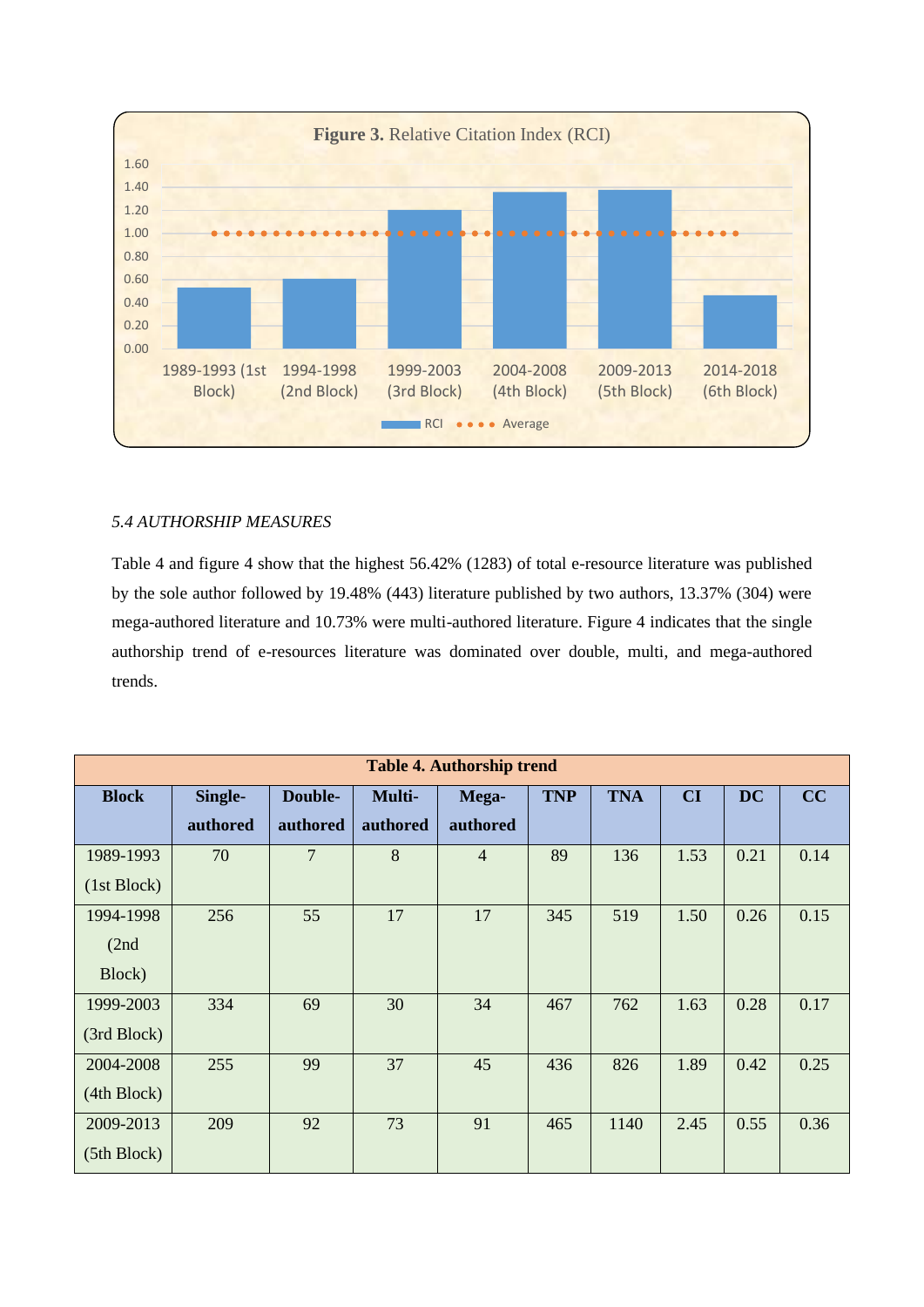| 2014-2018    | 159         | 121         | 79       | 113      | 472  | 1282 | 2.72    | 0.66    | 0.43    |
|--------------|-------------|-------------|----------|----------|------|------|---------|---------|---------|
| (6th Block)  |             |             |          |          |      |      |         |         |         |
| <b>Total</b> | 1283        | 443         | 244      | 304      | 2274 | 4665 | $1.95*$ | $0.40*$ | $0.25*$ |
|              | $(56.42\%)$ | $(19.48\%)$ | (10.73%) | (13.37%) |      |      |         |         |         |

Table 4 presents that the Collaborative index was increasing from 1.53 to 2.72 with a 1.95 mean CI. Some fluctuations have been seen during the study period. The mean value for the degree of collaboration was 0.40, which indicated that sole works were more prolific. With 0.25 CC mean value indicated the dominance of single-authored work in e-resources.



## *5.5 PUBLICATION CULTURE OF E-RESOURCES AND THEIR CITATION IMPACT*

Table 5 presents that the highest 53.34% of total e-resources literature was published in article form followed by book review 14.51%, editorial material 11.30%, meeting abstract 6.73%, proceedings papers, news items, a letter published 3% and remaining in other forms.

| <b>Table 5. Publication Culture of e-resources</b> |            |       |            |       |            |            |  |  |
|----------------------------------------------------|------------|-------|------------|-------|------------|------------|--|--|
| <b>FORM</b>                                        | <b>TNP</b> | TNP%  | <b>TNC</b> | TNC%  | <b>ACP</b> | <b>RCI</b> |  |  |
| Article                                            | 1213       | 53.34 | 12270      | 84.24 | 10.12      | 1.58       |  |  |
| <b>Book Review</b>                                 | 330        | 14.51 | 11         | 0.08  | 0.03       | 0.01       |  |  |
| <b>Editorial Material</b>                          | 257        | 11.30 | 1159       | 7.96  | 4.51       | 0.70       |  |  |
| <b>Meeting Abstract</b>                            | 153        | 6.73  | 9          | 0.06  | 0.06       | 0.01       |  |  |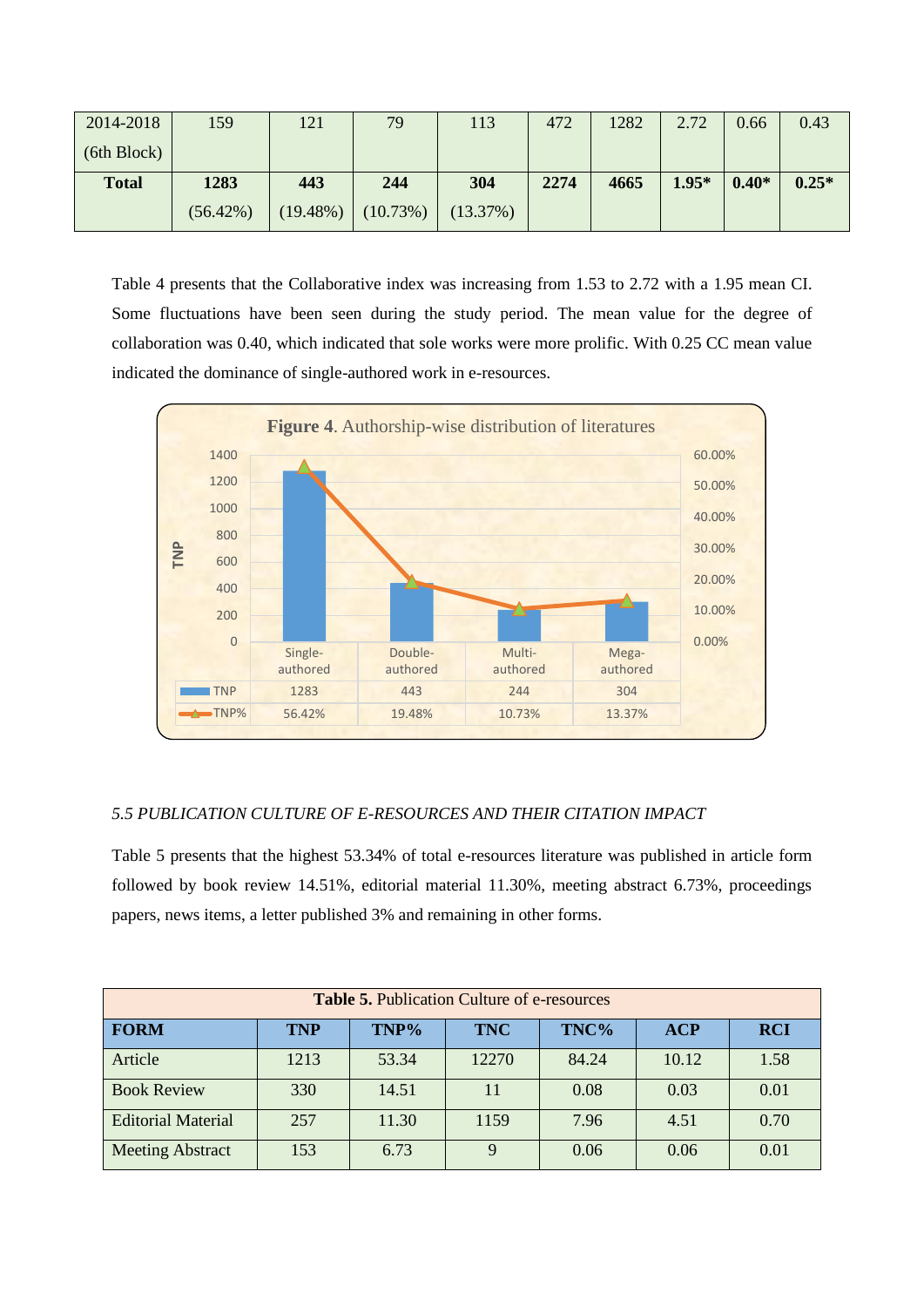| Proceedings Paper        | 88             | 3.87 | 491            | 3.37 | 5.58         | 0.87 |
|--------------------------|----------------|------|----------------|------|--------------|------|
| News Item                | 76             | 3.34 | 20             | 0.14 | 0.26         | 0.04 |
| Letter                   | 73             | 3.21 | 33             | 0.23 | 0.45         | 0.07 |
| Review                   | 38             | 1.67 | 459            | 3.15 | 12.08        | 1.89 |
| <b>Software Review</b>   | 14             | 0.62 | $\overline{2}$ | 0.01 | 0.14         | 0.02 |
| Correction               | 11             | 0.48 | $\overline{2}$ | 0.01 | 0.18         | 0.03 |
| Bibliography             | $\overline{7}$ | 0.31 | 29             | 0.20 | 4.14         | 0.65 |
| <b>Note</b>              | 6              | 0.26 | 53             | 0.36 | 8.83         | 1.38 |
| Reprint                  | $\overline{4}$ | 0.18 | 26             | 0.18 | 6.5          | 1.01 |
| <b>Biographical Item</b> | $\overline{2}$ | 0.09 | $\mathbf{1}$   | 0.01 | 0.5          | 0.08 |
| <b>Book Chapter</b>      | $\mathbf{1}$   | 0.04 |                | 0.00 | $\mathbf{0}$ | 0.00 |
| <b>Discussion</b>        | $\mathbf{1}$   | 0.04 | $\mathbf{1}$   | 0.01 | $\mathbf{1}$ | 0.16 |
| <b>Total</b>             | 2274           |      | 14566          |      |              |      |

Figure 5 depicts the citation impact publication culture in e-resource literature, indicating that citation impact of article, Review, note, and a reprint was more than average RCI and remained less than average values.



## *5.6 Language-wise distribution of e-resource literature*

Table 6 showed the highest 2158 (94.90%) publications were published in the English language, followed by German with 39 (1.72%) publications, Spanish with 37 (1.63%), and remained publications language were less than 1%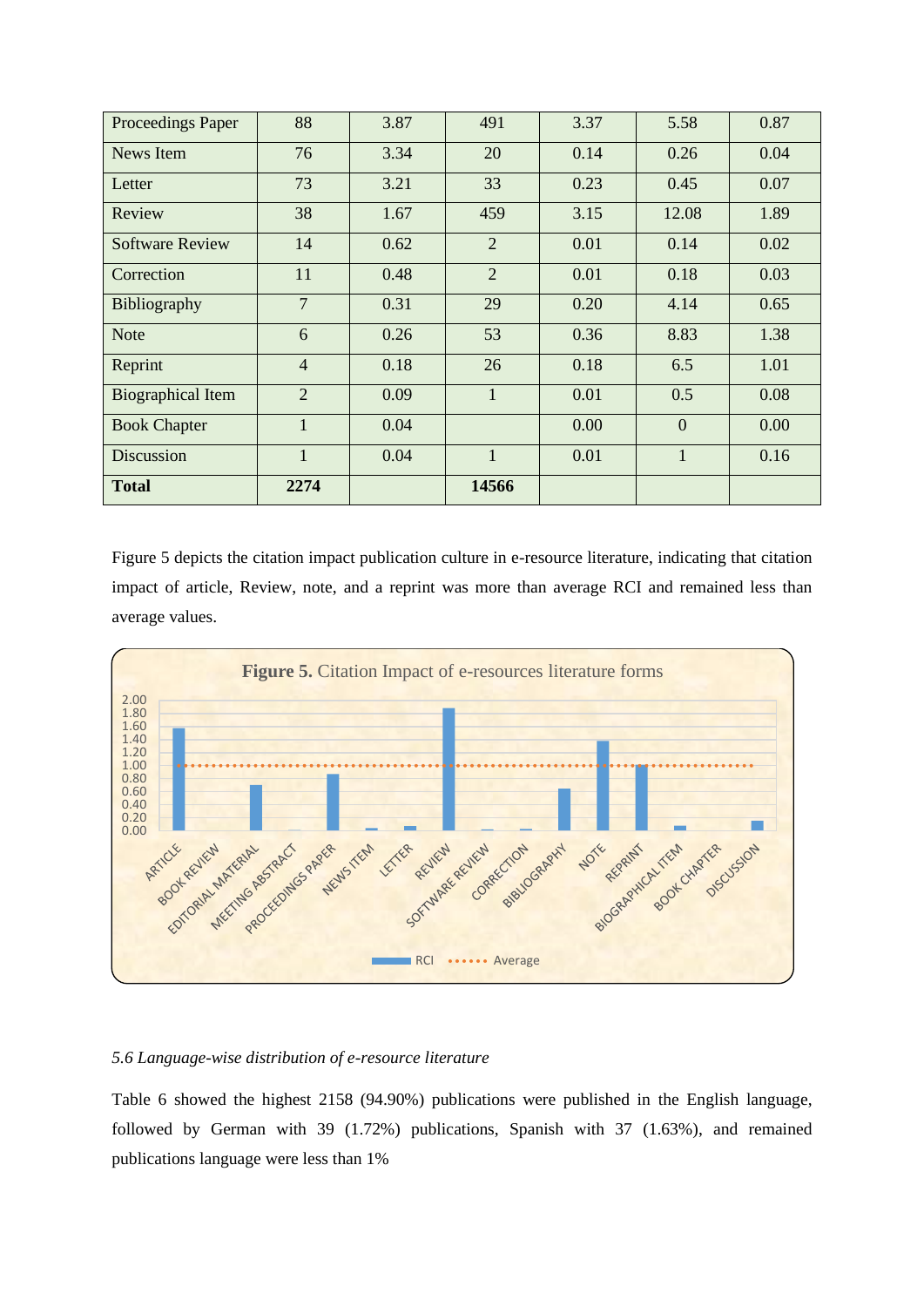|                 | <b>Table 6. Form of Publications</b> |       |      |        |  |  |  |  |
|-----------------|--------------------------------------|-------|------|--------|--|--|--|--|
| <b>LANGUAGE</b> | <b>TNP</b>                           | TNP%  | CUM. | CUM.%  |  |  |  |  |
| English         | 2158                                 | 94.90 | 2158 | 94.90  |  |  |  |  |
| German          | 39                                   | 1.72  | 2197 | 96.61  |  |  |  |  |
| Spanish         | 37                                   | 1.63  | 2234 | 98.24  |  |  |  |  |
| French          | 12                                   | 0.53  | 2246 | 98.77  |  |  |  |  |
| Russian         | $\overline{7}$                       | 0.31  | 2253 | 99.08  |  |  |  |  |
| Italian         | 6                                    | 0.26  | 2259 | 99.34  |  |  |  |  |
| Portuguese      | 6                                    | 0.26  | 2265 | 99.60  |  |  |  |  |
| Japanese        | 5                                    | 0.22  | 2270 | 99.82  |  |  |  |  |
| Czech           | $\overline{3}$                       | 0.13  | 2273 | 99.96  |  |  |  |  |
| Hungarian       | $\mathbf{1}$                         | 0.04  | 2274 | 100.00 |  |  |  |  |
| <b>TOTAL</b>    | 2274                                 |       |      |        |  |  |  |  |

## *5.7 TOP TEN PRODUCTIVE COUNTRIES*

Table 7 reveals that 72.52% (1649) of total publications were produced by these 10 countries and 80.17% (11677 citations) of total citations received by these ten countries.

It has been seen that the USA was the most prolific country with 943 (41.47%) publication and also received the highest 6252 (42.92%) citations, followed by England with 255 (11.21%) publications and 1805 (12.39%) citations, Taiwan with 78 (3.43%) publications & 762 (5.23%) citations, Canada & Spain produced 3% publications, India & Germany produced 2% publications, and Australia, China & South Korea produced 1% publications.

| <b>Table 7. Top 10 most prolific countries</b> |            |       |                 |                  |  |  |  |  |
|------------------------------------------------|------------|-------|-----------------|------------------|--|--|--|--|
| <b>COUNTRIES</b>                               | <b>TNP</b> | TNP%  | <b>Citation</b> | <b>Citation%</b> |  |  |  |  |
| <b>USA</b>                                     | 943        | 41.47 | 6252            | 42.92            |  |  |  |  |
| England                                        | 255        | 11.21 | 1805            | 12.39            |  |  |  |  |
| Taiwan                                         | 78         | 3.43  | 762             | 5.23             |  |  |  |  |
| Canada                                         | 76         | 3.34  | 513             | 3.52             |  |  |  |  |
| Spain                                          | 74         | 3.25  | 563             | 3.87             |  |  |  |  |
| India                                          | 56         | 2.46  | 726             | 4.98             |  |  |  |  |
| Germany                                        | 51         | 2.24  | 298             | 2.05             |  |  |  |  |
| Australia                                      | 44         | 1.94  | 95              | 0.65             |  |  |  |  |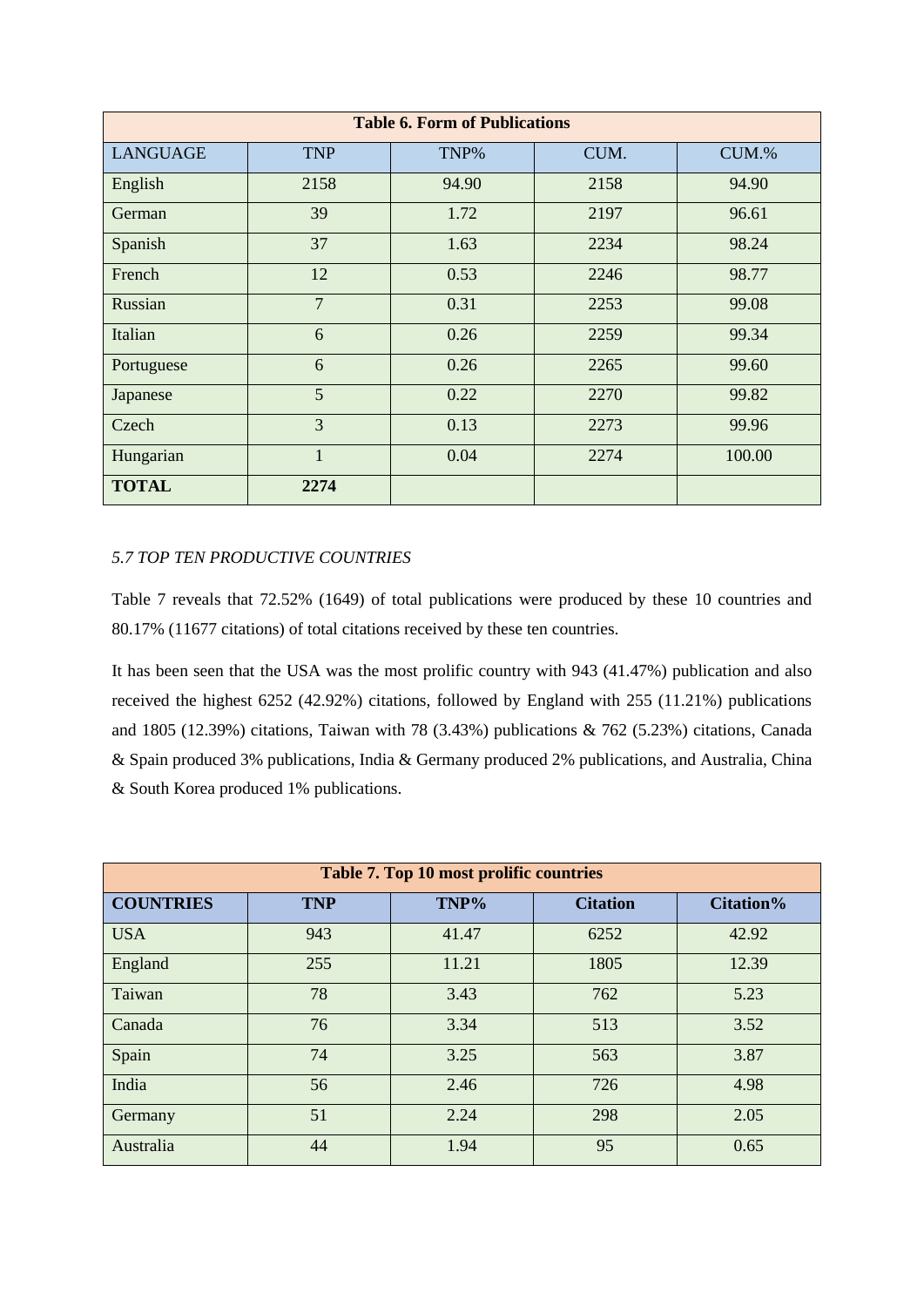| Peoples R. China | 43   | 1.89  | 279   | 1.92  |
|------------------|------|-------|-------|-------|
| South Korea      | 29   | 1.28  | 384   | 2.64  |
| <b>Total</b>     | 1649 | 72.52 | 11677 | 80.17 |

*5.8 TOP 10 MOST PRODUCTIVE JOURNALS*

Table 8 presents that journal ELECTRONIC LIBRARY produced the highest 131(5.75%) publications in e-resources literature, followed by SERIALS REVIEW with 73(3.21%) publications, JOURNAL OF ACADEMIC LIBRARIANSHIP with 71(3.12%) publications, LIBRARY COLLECTIONS ACQUISITIONS TECHNICAL SERVICES & PROGRAM ELECTRONIC LIBRARY AND INFORMATION SYSTEMS with 65(2.86%) publications, LIBRARY JOURNAL with 52(2.29%) publications, COLLEGE RESEARCH LIBRARIES with 50(2.20%) publications, ABSTRACTS OF PAPERS OF THE AMERICAN CHEMICAL SOCIETY with 48(2.11%) publications.

| <b>Table 8. Most productive journals</b>   |            |      |            |      |
|--------------------------------------------|------------|------|------------|------|
| <b>Source Titles</b>                       | <b>TNP</b> | TNP% | <b>TNC</b> | TNC% |
| ELECTRONIC LIBRARY                         | 131        | 5.76 | 769        | 5.28 |
| <b>SERIALS REVIEW</b>                      | 73         | 3.21 | 252        | 1.73 |
| <b>JOURNAL OF ACADEMIC LIBRARIANSHIP</b>   | 71         | 3.12 | 631        | 4.33 |
| LIBRARY COLLECTIONS ACQUISITIONS TECHNICAL | 65         | 2.86 | 487        | 3.34 |
| <b>SERVICES</b>                            |            |      |            |      |
| PROGRAM ELECTRONIC LIBRARY AND             | 65         | 2.86 | 260        | 1.78 |
| <b>INFORMATION SYSTEMS</b>                 |            |      |            |      |
| LIBRARY JOURNAL                            | 52         | 2.29 | 40         | 0.27 |
| <b>COLLEGE RESEARCH LIBRARIES</b>          | 50         | 2.20 | 584        | 4.01 |
| ABSTRACTS OF PAPERS OF THE AMERICAN        | 48         | 2.11 | 1          | 0.01 |
| <b>CHEMICAL SOCIETY</b>                    |            |      |            |      |
| LIBRARY RESOURCES TECHNICAL SERVICES       | 46         | 2.02 | 237        | 1.63 |
| LEARNED PUBLISHING                         | 45         | 1.98 | 195        | 1.34 |

*5.9 Top prolific authors* 

Table 8 reveals that authors Barker P, Korat O, and Tenopir C contributed the highest 12 (0.53%) publications in e-resources literature, followed by Huang YM with 11 (0.48%) publications, Mcknight C and Shamir A with 10 (0.44%) publications, Nicholas D with 9 (0.40%) publications, and Maceviciute E. Rowley J and Sylvia M were at the bottom with 8 (0.35%) publications.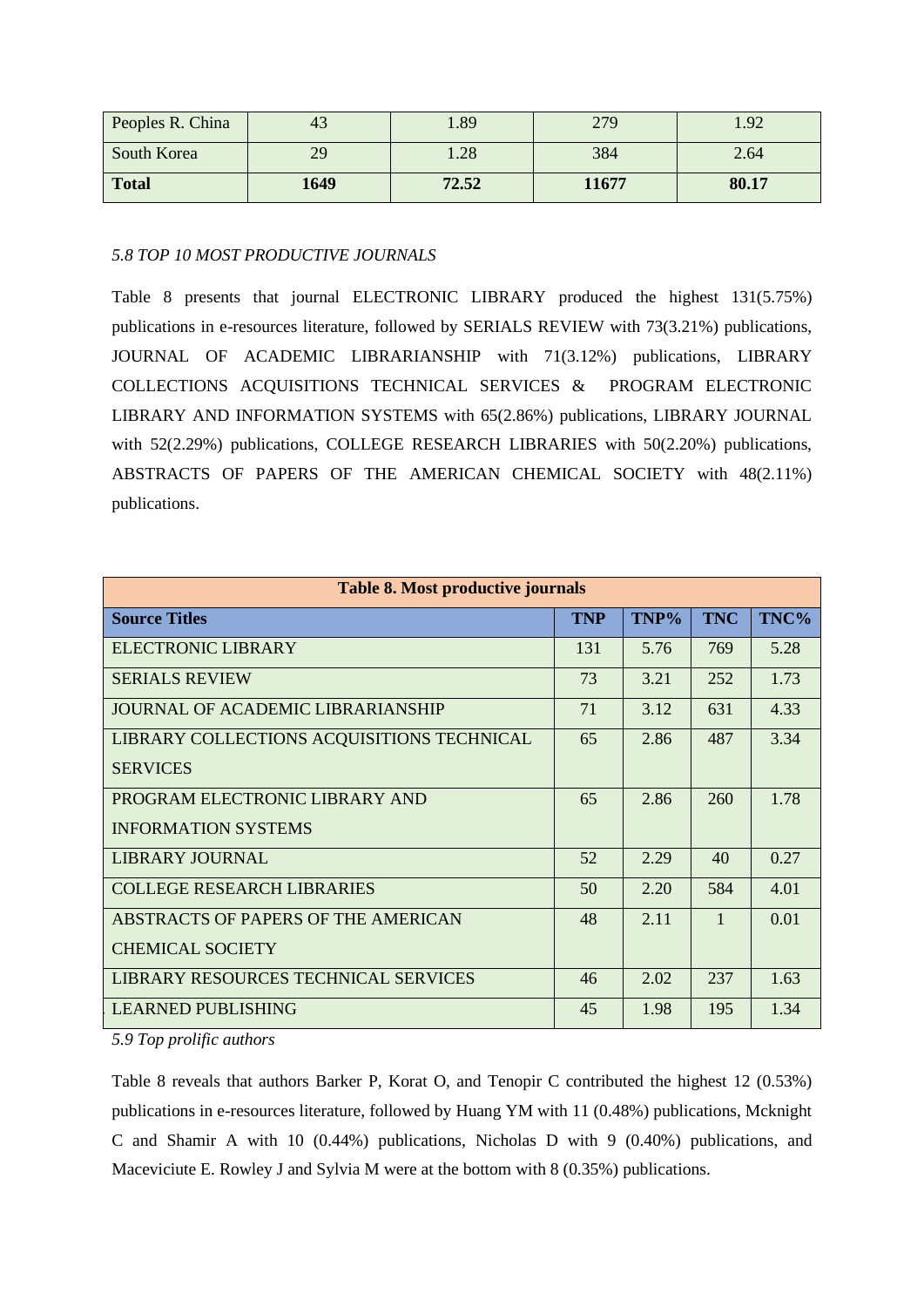| <b>Table 9. Most productive authors</b> |            |      |                |      |  |  |  |  |  |
|-----------------------------------------|------------|------|----------------|------|--|--|--|--|--|
| <b>Authors</b>                          | <b>TNP</b> | TNP% | <b>TNC</b>     | TNC% |  |  |  |  |  |
| <b>BARKER P</b>                         | 12         | 0.53 | 59             | 0.41 |  |  |  |  |  |
| <b>KORATO</b>                           | 12         | 0.53 | 421            | 2.89 |  |  |  |  |  |
| <b>TENOPIR C</b>                        | 12         | 0.53 | 325            | 2.23 |  |  |  |  |  |
| <b>HUANG YM</b>                         | 11         | 0.48 | 191            | 1.31 |  |  |  |  |  |
| <b>MCKNIGHT C</b>                       | 10         | 0.44 | 148            | 1.02 |  |  |  |  |  |
| <b>SHAMIR A</b>                         | 10         | 0.44 | 349            | 2.40 |  |  |  |  |  |
| <b>NICHOLAS D</b>                       | 9          | 0.40 | 296            | 2.03 |  |  |  |  |  |
| <b>MACEVICIUTE E</b>                    | 8          | 0.35 | $\overline{4}$ | 0.03 |  |  |  |  |  |
| <b>ROWLEY J</b>                         | 8          | 0.35 | 171            | 1.17 |  |  |  |  |  |
| <b>SYLVIA M</b>                         | 8          | 0.35 | $\overline{0}$ | 0.00 |  |  |  |  |  |

## *5.10 Top prolific institutes*

Table 10 depicts that institute PENNSYLVANIA COMMONWEALTH SYSTEM OF HIGHER EDUCATION PCSHE produced the highest 40 (1.76%) publications in e-resources literature, followed by UNIVERSITY OF LONDON with 33 (1.45%) publications, the UNIVERSITY OF NORTH CAROLINA with 31 (1.36%) publications, INDIANA UNIVERSITY SYSTEM & UNIVERSITY OF ILLINOIS SYSTEM with 24 (1.06%) publications, STATE UNIVERSITY SYSTEM OF FLORIDA, UNIVERSITY OF CALIFORNIA SYSTEM and UNIVERSITY OF TENNESSEE SYSTEM with 23 (1.01%) publications, UNIVERSITY COLLEGE LONDON with 22 (0.97%) publications, the UNIVERSITY OF TENNESSEE KNOXVILLE with 21 (0.92%) publications.

| <b>Table 10. Most prolific institutes</b>            |    |      |            |      |  |  |  |
|------------------------------------------------------|----|------|------------|------|--|--|--|
| <b>Institutes</b>                                    |    | TNP% | <b>TNC</b> | TNC% |  |  |  |
| PENNSYLVANIA COMMONWEALTH SYSTEM OF HIGHER           | 40 | 1.76 | 384        | 2.64 |  |  |  |
| <b>EDUCATION PCSHE</b>                               |    |      |            |      |  |  |  |
| UNIVERSITY OF LONDON<br>UNIVERSITY OF NORTH CAROLINA |    | 1.45 | 202        | 1.39 |  |  |  |
|                                                      |    | 1.36 | 101        | 0.69 |  |  |  |
| INDIANA UNIVERSITY SYSTEM                            |    | 1.06 | 67         | 0.46 |  |  |  |
| UNIVERSITY OF ILLINOIS SYSTEM                        |    | 1.06 | 123        | 0.84 |  |  |  |
| STATE UNIVERSITY SYSTEM OF FLORIDA                   |    | 1.01 | 434        | 2.98 |  |  |  |
| UNIVERSITY OF CALIFORNIA SYSTEM                      | 23 | 1.01 | 789        | 5.42 |  |  |  |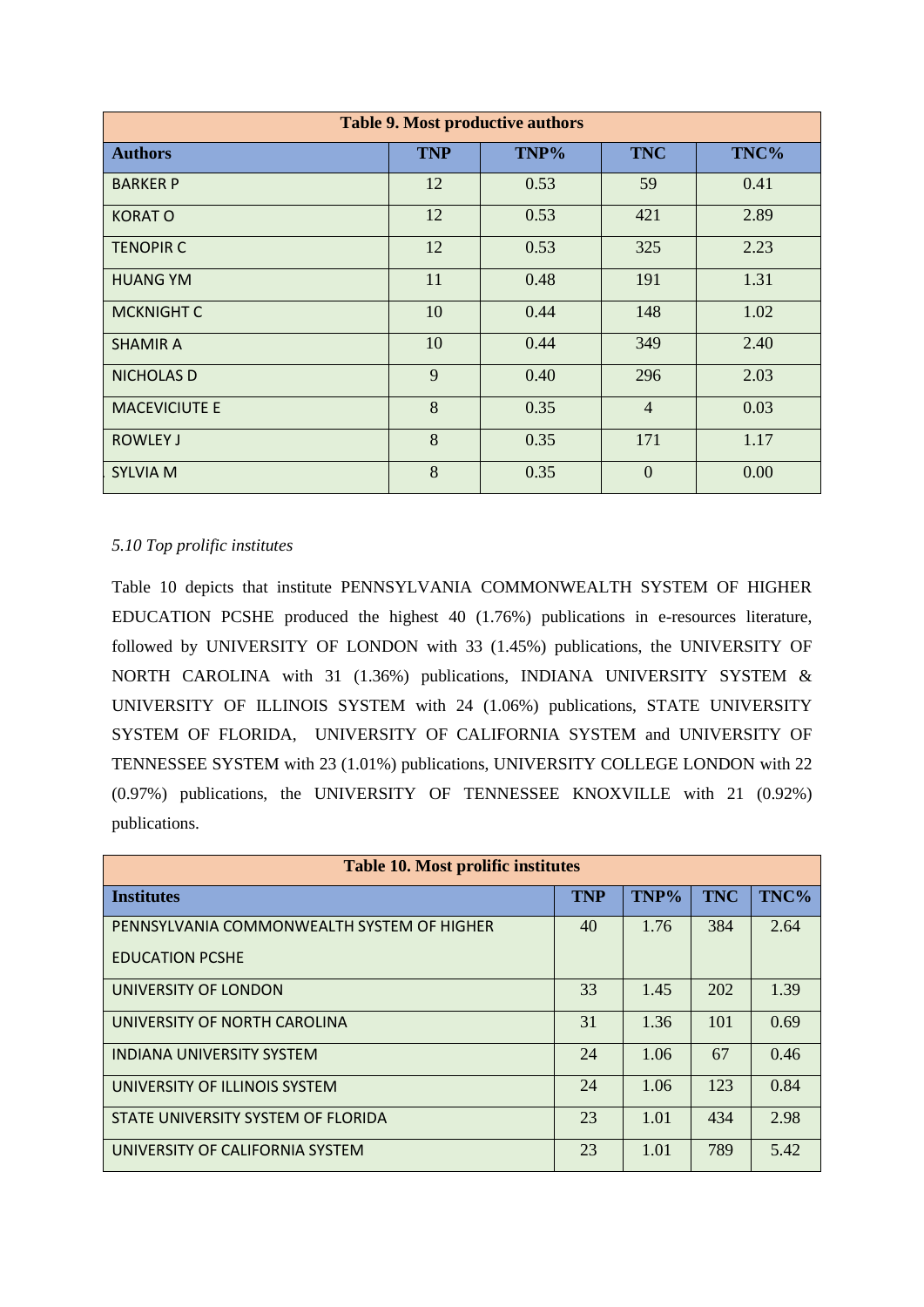| UNIVERSITY OF TENNESSEE SYSTEM    | 0 <sup>1</sup> | 565 | 3.88    |
|-----------------------------------|----------------|-----|---------|
| UNIVERSITY COLLEGE LONDON         | 0.97           | 456 | $2, 12$ |
| UNIVERSITY OF TENNESSEE KNOXVILLE | 0.92           | 23  | 50      |

## **6. CONCLUSION**

We can conclude that this study aims to analyze the number of contributions made by the researchers on e-resources published on the Web of Science database during 1989–2018. The analysis showed that 2274 publications were published on e-resources. The paper has observed a gradual growth in the number of publications in the field under study, and recent years have produced a good number of publications compared to the olden days. The single most prevalent form of publication is the Journal articles, in which 53.34 % of the total literature is published. This study shows that the e-resource researcher's preferred medium of communication is journal articles. The majority of research publications published were found in the English language. And author affiliations prove that countries like the USA, UK, and Taiwan are actively engaged in research in the field. The highly preferred source titles to publish the publications by the authors were identified. It found that Electronic Library top the list with the highest number of publications, 131 (5.76 %). It is followed by SERIALS REVIEW with 73(3.21%) publications, JOURNAL OF ACADEMIC LIBRARIANSHIP occupy the third position with 71(3.12%) publications. Many researchers and scientists are pursuing their research in the field of e-resources, giving hope that more literature would be published on the subject from all the countries in the world.

## **The potential conflict of interest**

There are no conflicts of interest among authors. The co-author has seen the final manuscript and agreed with the submission to the journal. The manuscript has not been published elsewhere. **Resources involving human participants and animals**

There is no involvement of humans or animals in the present study and no need of any consent.

## **Consent**

There is no need for any consent. All source of information is duly acknowledged.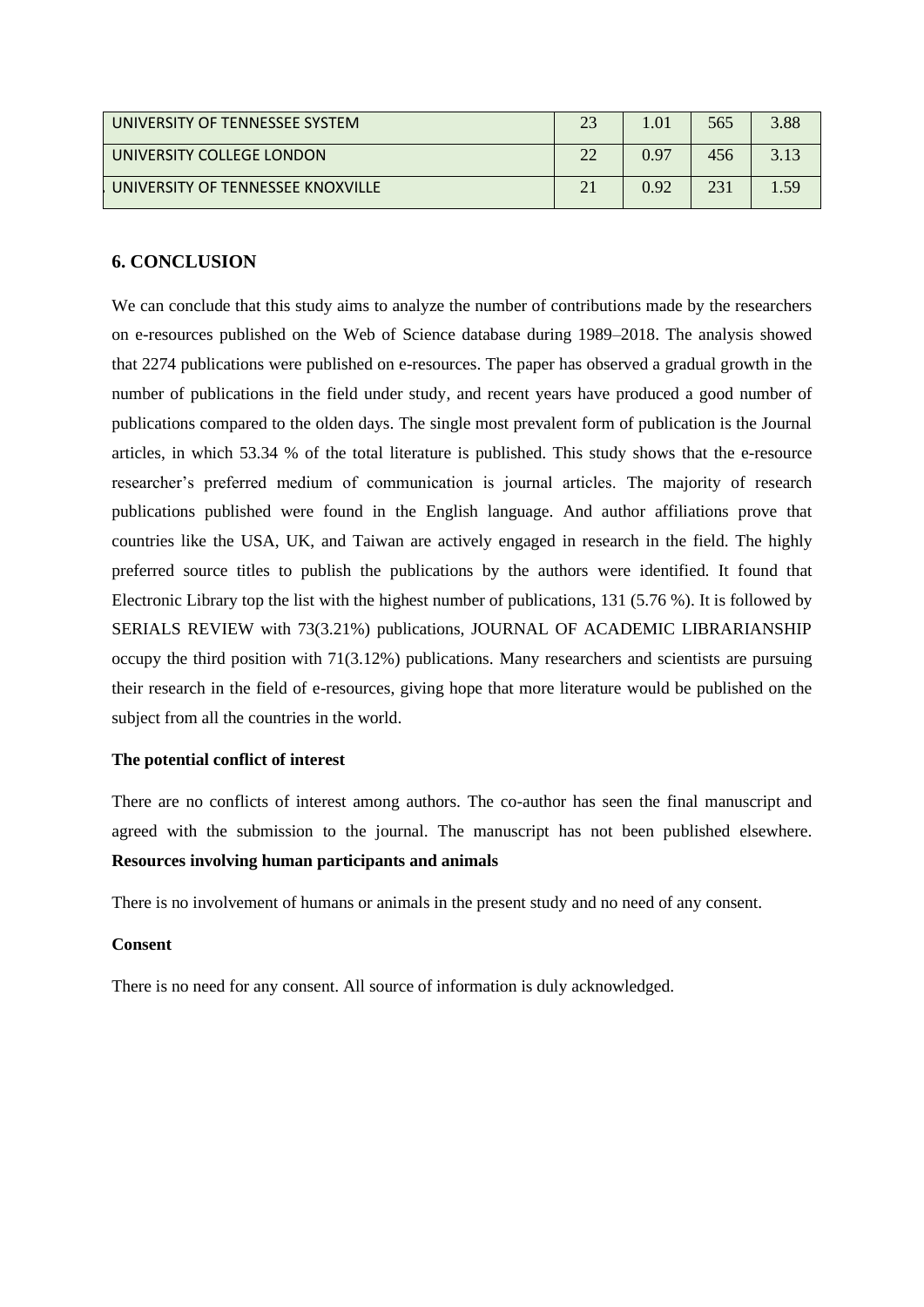## **Reference**

Ahmad K, Ming Z N and Rafi M, 2017. Accessing the digital library research output: Bibliometric analysis from 2002 to 2006. The Electronic Library*,* Vol. 36, No. 4, pp. 396- 704. Accessed from<https://www.emeraldinsight.com/doi/pdfplus/10.1108/EL-02-2017-0036>

Ajiferuke I, Burrel Q and Tague J, 1998. Collaborative coefficient: A single measure of the degree of collaboration in research. Scientometrics, Vol. 14, No. 5-6, pp. 421-33.

Algu A and Thanuskodi S, 2019. Bibliometric analysis of digital Literacy research output: A global perspective. Library Philosophy and Practice, 2019. Available at <http://digitalcommons.unl.edu/cgi/viewcontent.cgi?article=5501&context=libphilprac>

Gupta R, Dhawan S M and Gupta B, 2016. World rabies research output: A scientometric assessment of publication output during 2006-2015. J. Scientometric Res., Vol. 5, No. 3, pp. 220-229.

Harisadan S and Khan M, 2007. Impact and use of e-resources by social scientists in National Social Science Documentation Centre (NASSDOC). The Electronic Library, Vol. 27, No. 1, pp. 117-133.

International Federation of Library Associations and Institutions (2012). Key Issue for e-Resources Collection Development: A Guide for Libraries. Retrieved on May 2019

Karki M M S and Garg K C, 1997. Bibliometrics of Alkaloid Chemistry research in India. Journal of Chemical Information and Computer Science, Vol. 37, No. 2, pp. 157-161.

Lee, S D and Boyle, F (2004), Building and Electronic Resources Collection: A Practical Guide,  $2<sup>nd</sup>$  ed., Facet Publishing, London, p. 5.

Naushad Ali P M, Malik B A and Ali R, 2018. Bibliometric analysis of literature on knowledge sharing. Annals of Library and Information Studies, Vol. 64, No. 4, pp. 217-227.